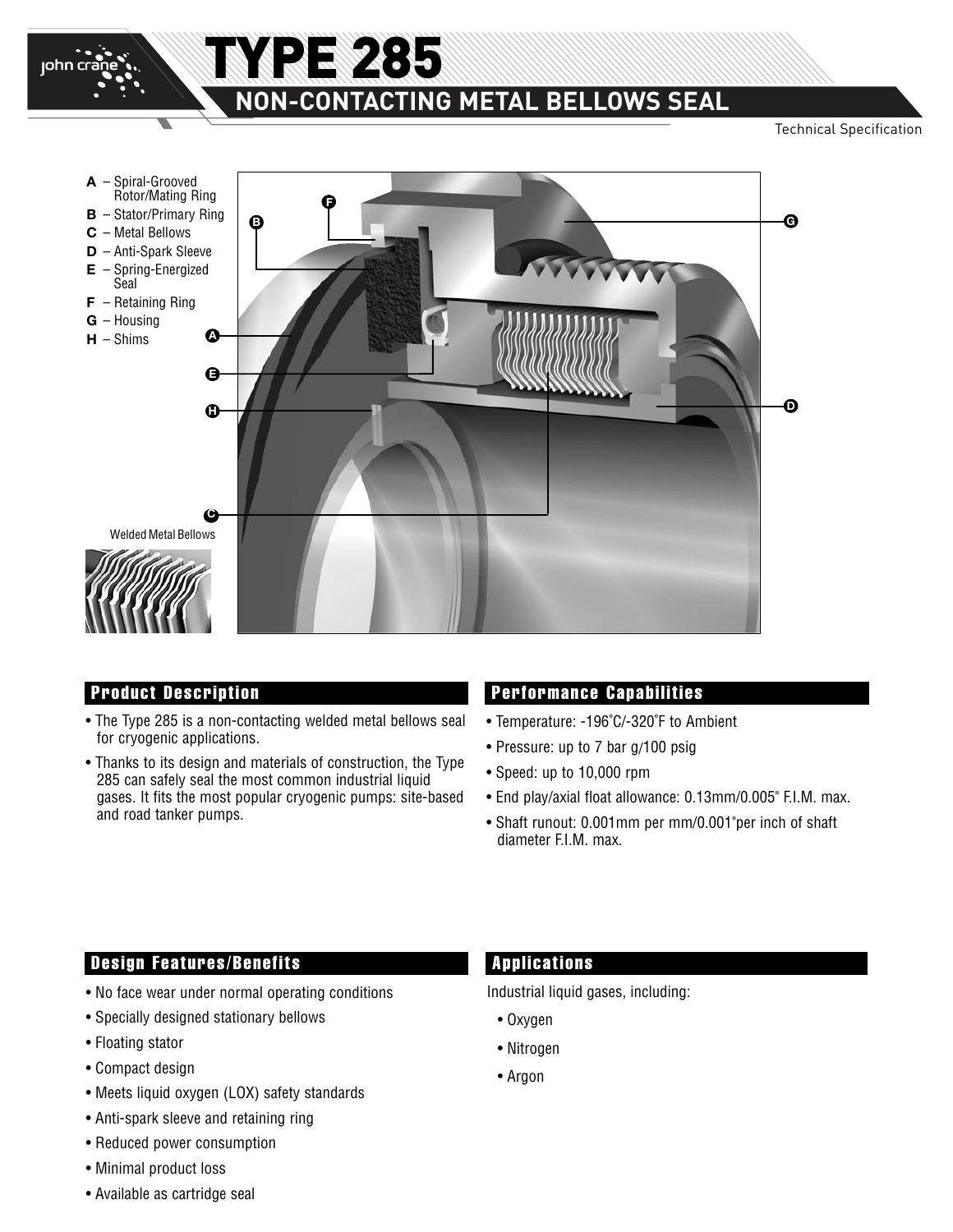

# **NON-CONTACTING METAL BELLOWS SEAL**

Technical Specification

## **Type 285 Typical Arrangement**

TYPE 285



### **Materials of Construction**

| <b>SEAL COMPONENTS</b> | <b>STANDARD MATERIALS</b>               |  |  |
|------------------------|-----------------------------------------|--|--|
| Rotor/Mating Ring      | Tungsten Carbide                        |  |  |
| Stator/Primary Ring    | Carbon                                  |  |  |
| Spring-Energized Seal  | Virgin PTFE, Cobalt Chrome Alloy Spring |  |  |
| Anti-Spark Sleeve      | <b>Tin Bronze</b>                       |  |  |
| <b>Metal Bellows</b>   | Alloy 718 (Alloy 625 End Fittings)      |  |  |
| <b>Retaining Ring</b>  | Nickel-Copper Alloy                     |  |  |
| Shims                  | Copper Alloy                            |  |  |
| Other Metal Parts      | 316L Stainless Steel                    |  |  |

### **Sealol Welded Metal Bellows**

#### **Sealol design features**

- Optimum 45° tilt angle
- Three-sweep radius
- Nesting ripple plate design
- Light spring loads

#### **Sealol bellows benefits**

- Uniform plate rigidity and stress distribution
- Enhanced fatigue strength
- Self-cleaning through flexing/slicing action
- Pressure-balanced by design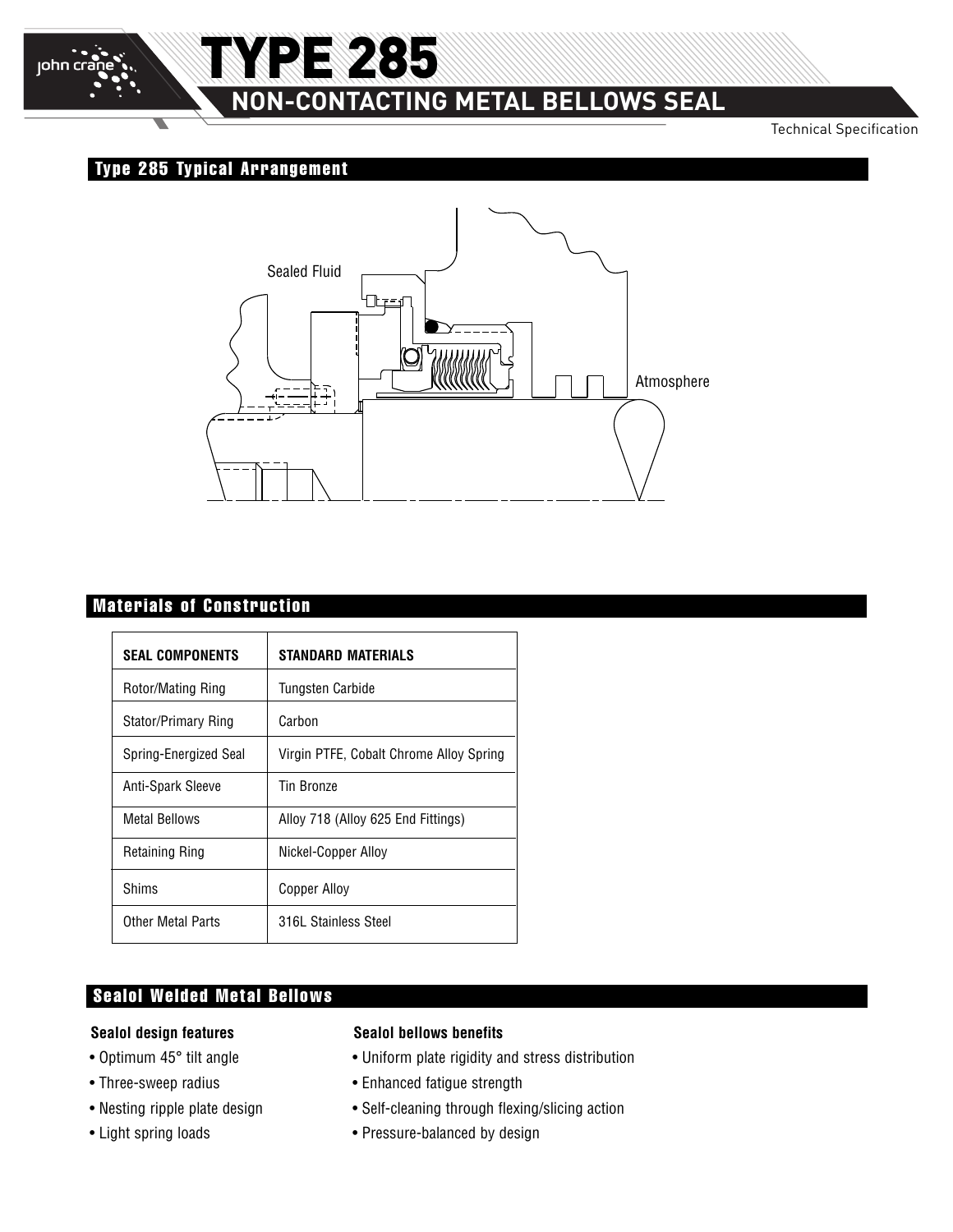Technical Specification

#### **John Crane Non-contacting Technology**

TYPE 285

#### **John Crane Design Features**

• Uni-directional pattern

john cra

- Non-contacting operation
- Superior film stiffness

#### **John Crane Spiral Groove Technology Benefits**

- Eliminates face wear under normal operating conditions
- Increases mean time between planned maintenance (MTBPM)
- Minimizes product loss
- Reduces power consumption
- Eliminates Lubrication Support Systems Required with Labyrinth Seals

#### **Characteristics of Cryogenic Fluids**

| At atmospheric pressure | °C     | °F     |
|-------------------------|--------|--------|
| Oxvgen                  | $-183$ | -297   |
| Nitrogen                | -196   | $-320$ |
| Argon                   | -186   | $-303$ |

#### **Boiling Points Vapor Pressure Curve for Nitrogen**